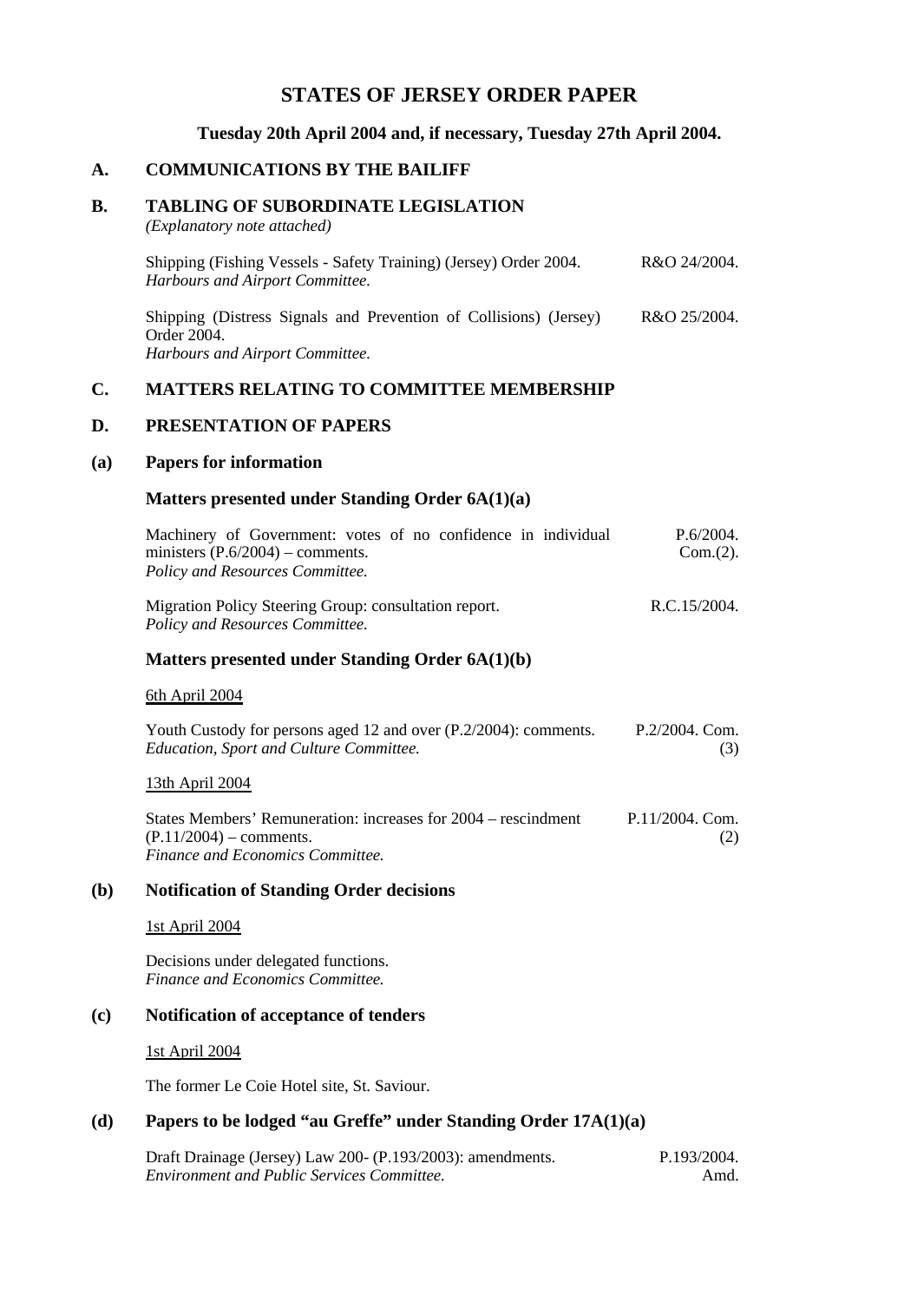|                                                                                 | Draft Public Holidays and Bank Holidays (Jersey) Act 200-.<br>Legislation Committee.                                                                         | P.56/2004. |
|---------------------------------------------------------------------------------|--------------------------------------------------------------------------------------------------------------------------------------------------------------|------------|
|                                                                                 | Equalisation of Welfare.<br>Deputy G.C.L. Baudains of St. Clement.                                                                                           | P.57/2004. |
|                                                                                 | Public Sector Re-organisation: Five Year Vision for the Public Sector.<br>Policy and Resources Committee.                                                    | P.58/2004. |
|                                                                                 | Shadow Scrutiny Panels: appointment of member.<br>Privileges and Procedures Committee.                                                                       | P.59/2004. |
|                                                                                 | Draft Public Employees (Contributory Retirement Scheme) (Existing<br>Members) (Amendment No. 7) (Jersey) Regulations 200.<br>Policy and Resources Committee. | P.60/2004. |
|                                                                                 | Draft Public Employees (Contributory Retirement Scheme) (New<br>Members) (Amendment No. 9) (Jersey) Regulations 200-.<br>Policy and Resources Committee.     | P.61/2004. |
|                                                                                 | Modernisation of Jersey's Gambling Legislation.<br>Economic Development Committee.                                                                           | P.62/2004. |
|                                                                                 | Jersey Competition Regulatory Authority: appointment of member<br>and Chairman.<br>Economic Development Committee.                                           | P.63/2004. |
|                                                                                 | Draft Shops (Sunday Trading) (No. 8) (Jersey) Regulations 200-.<br>Economic Development Committee.                                                           | P.64/2004. |
|                                                                                 | Draft Shipping (Jersey) Law 2002 (Appointed Day) Act 200-.<br>Harbours and Airport Committee.                                                                | P.65/2004. |
|                                                                                 | Draft Shipping (Amendment) (Jersey) Law 2003 (Appointed Day)<br>Act 200-.<br>Harbours and Airport Committee.                                                 | P.66/2004. |
| Notification of Papers lodged "au Greffe" under Standing Order 17A(1)(b)<br>(e) |                                                                                                                                                              |            |
|                                                                                 | 6th April 2004                                                                                                                                               |            |
|                                                                                 | Travelling and entertaining costs: provision of information.<br>Senator R.J. Shenton.                                                                        | P.51/2004. |
|                                                                                 | 13th April 2004                                                                                                                                              |            |
|                                                                                 | Sale of properties.<br>Housing Committee.                                                                                                                    | P.52/2004. |
|                                                                                 | Draft Stamp Duties and Fees (No. 3) (Jersey) Regulations 200.<br>Finance and Economics Committee.                                                            | P.53/2004. |
|                                                                                 |                                                                                                                                                              |            |

Elizabeth Harbour Phase I Warehouse: lease to Commodore Express (Jersey) Limited. *Harbours and Airport Committee.* P.54/2004.

Draft Christmas Bonus (Amendment No. 2) (Jersey) Law 200-. *Employment and Social Security Committee.* P.55/2004.

# **(f) Papers for consideration by the States in Committee under Standing Order 38A**

**E. STATEMENTS AND PROPOSITIONS RELATING TO THE**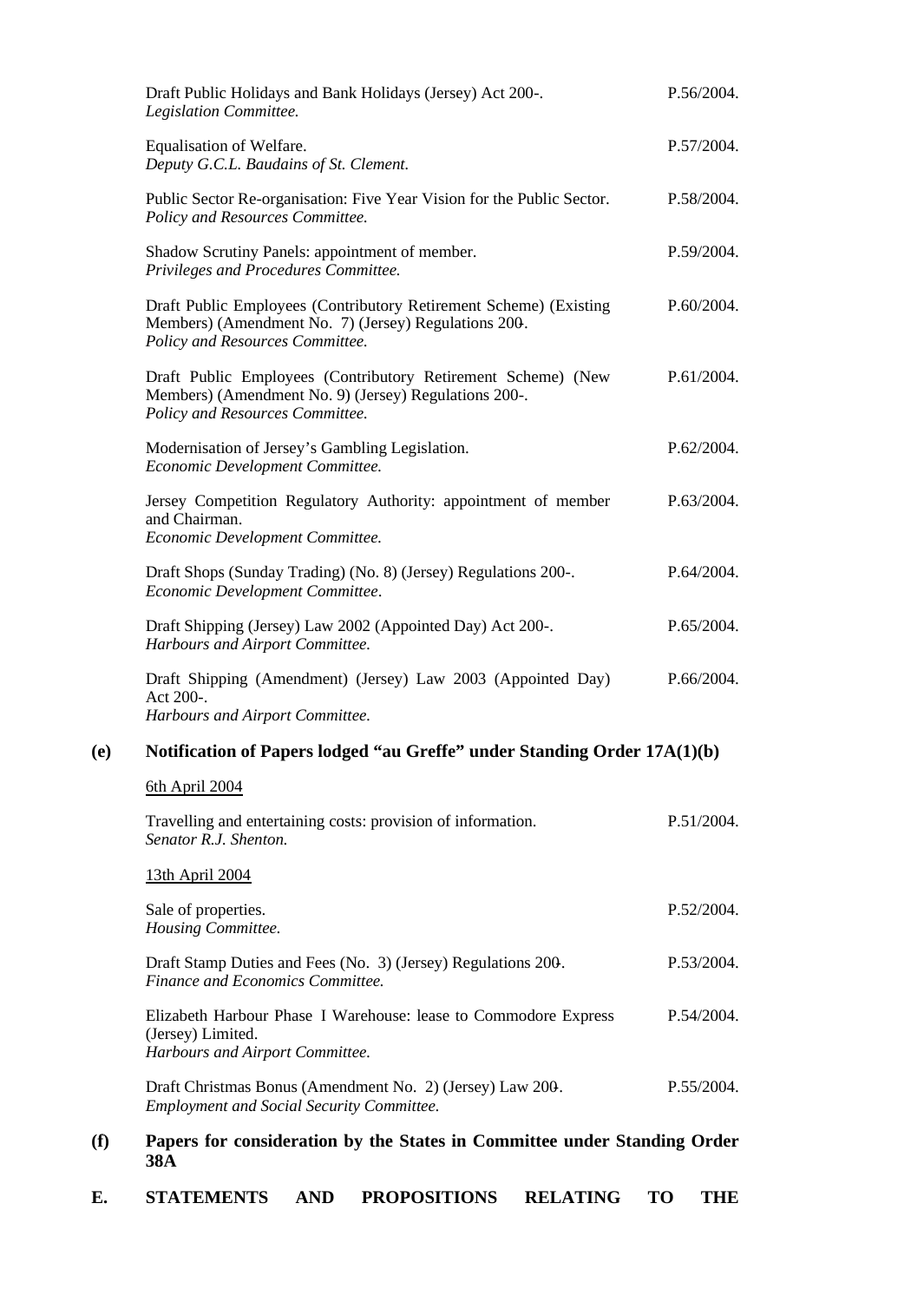# **ARRANGEMENT OF PUBLIC BUSINESS AT THIS OR ANY SUBSEQUENT MEETING**

| THE STATES are asked to agree that the following matter lodged "au Greffe" be<br>considered at the present meeting -                                                               |                           |
|------------------------------------------------------------------------------------------------------------------------------------------------------------------------------------|---------------------------|
| Draft Milk (Sale to Special Classes) (Jersey) Regulations 200-.<br>Lodged: 30th March 2004.<br><b>Employment and Social Security Committee.</b>                                    | P.50/2004.                |
| THE STATES are asked to agree that the following matters lodged "au Greffe" be<br>considered at their next meeting on 11th May 2004 –                                              |                           |
| Public Sector Housing: establishment of a management company.<br>Lodged: 8th July 2003.<br>Deputy A. Breckon of St. Saviour.                                                       | P.105/2003.               |
| Social Security Fund: a new method of funding.<br>Lodged: 7th October 2003.<br>Deputy G.P. Southern of St. Helier.                                                                 | P.137/2003.               |
| Social Security Fund: a new method of funding $(P.137/2003)$ –<br>comments.<br>Presented: 18th November 2003.<br><b>Employment and Social Security Committee.</b>                  | P.137/2003.<br>Com.       |
| Social Security Fund: a new method of funding $(P.137/2003)$ –<br>comments.<br>Presented: 10th February 2004.<br>Finance and Economics Committee.                                  | P.137/2003.<br>Com.(2)    |
| Draft The Law Society of Jersey Law 200-.<br>Lodged: 11th November 2003.<br>Legislation Committee.                                                                                 | P.154/2003.               |
| States Members' Remuneration: increases for 2004 – rescindment.<br>Lodged: 27th January 2004.<br>Deputy T.J. Le Main of St. Helier.                                                | P.11/2004.                |
| States Members' Remuneration: increases for 2004 - rescindment P.11/2004. Com.<br>$(P.11/2004)$ – comments.<br>Presented: 30th March 2004.<br>Privileges and Procedures Committee. |                           |
| States Members' Remuneration: increases for 2004 – rescindment<br>$(P.11/2004)$ – comments.<br>Presented: 20th April 2004.                                                         | $P.11/2004$ . Com.<br>(2) |

*Finance and Economics Committee.*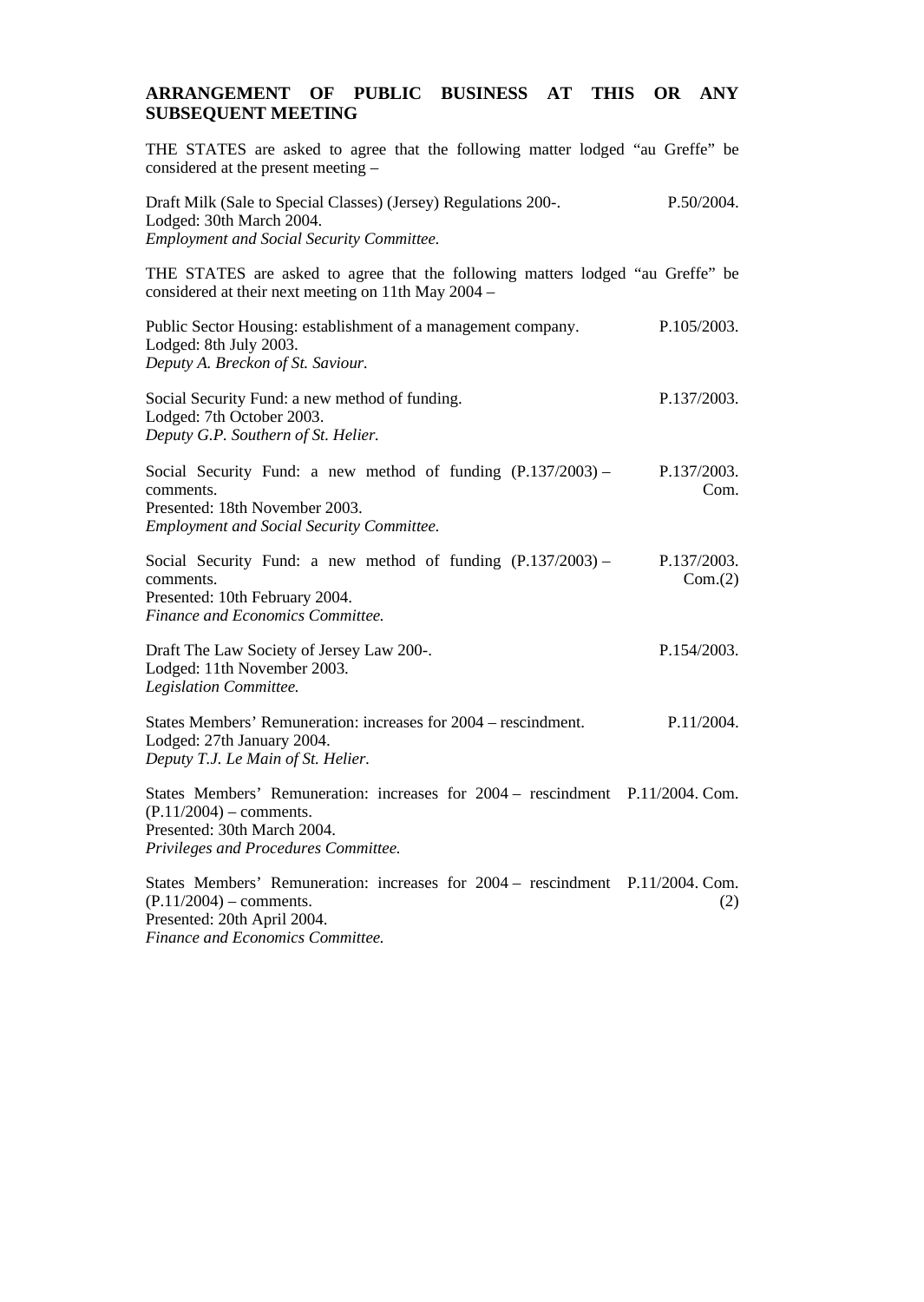| States Members' Remuneration: increases for 2004 – rescindment<br>$(P.11/2004)$ – amendment.<br>Lodged: 24th February 2004.<br>Senator J.A. Le Maistre.                        | P.11/2004.<br>Amd.                |
|--------------------------------------------------------------------------------------------------------------------------------------------------------------------------------|-----------------------------------|
| States Members' Remuneration: increases for 2004 – rescindment<br>$(P.11/2004)$ – second amendment.<br>Lodged: 30th March 2004.<br>Senator R.J. Shenton.                       | P.11/2004.<br>Amd. $(2)$          |
| Channel Islands Welding, La Collette: permission for alterations to<br>head lease.<br>Lodged: 17th February 2004.<br><b>Environment and Public Services Committee.</b>         | P.26/2004.                        |
| Draft Extradition (Jersey) Law 200-.<br>Lodged: 9th March 2004.<br>Policy and Resources Committee.                                                                             | P.39/2004.                        |
| Machinery of Government: relationship between the Parishes and the<br>Executive.<br>Lodged: 9th March 2004.<br>Policy and Resources Committee.                                 | P.40/2004.                        |
| Fields 1282 and 1287, La Fredée Lane, St. Helier: extinguishment of<br>restrictive covenants.<br>Lodged: 30th March 2004.<br><b>Environment and Public Services Committee.</b> | P.48/2004.                        |
| Former School, Clearview Street, St. Helier: proposed sale.<br>Lodged: 30th March 2004.<br><b>Environment and Public Services Committee.</b>                                   | P.49/2004.<br>$(re\text{-}issue)$ |
| Jersey Competition Regulatory Authority: appointment of member<br>and Chairman.                                                                                                | P.63/2004.                        |

*Economic Development Committee.*

# **F. PRESENTATION OF PETITIONS**

### **G. QUESTIONS**

The Deputy of St. John will ask a question of the President of the Economic Development Committee regarding ormer landings.

Senator R.J. Shenton will ask questions of the President of the Finance and Economics Committee regarding the consideration of alternatives to the Sales Tax.

The Deputy of St. John will ask a question of the President of the Environment and Public Services Committee regarding the 'hoppa' bus service.

Deputy S.C. Ferguson of St. Brelade will ask questions of the President of the Education, Sport and Culture Committee regarding the 1204-2004 celebrations.

Senator P.V.F. Le Claire will ask a question of the President of the Education, Sport and Culture Committee regarding the education of children who are not nationals of an EU country.

The Deputy of St. Martin will ask questions of the President of the Home Affairs Committee regarding absence levels at H.M. Prison, La Moye.

Deputy G.C.L. Baudains of St. Clement will ask questions of the President of the Committee for Postal Administration regarding recent increases in parcel rates.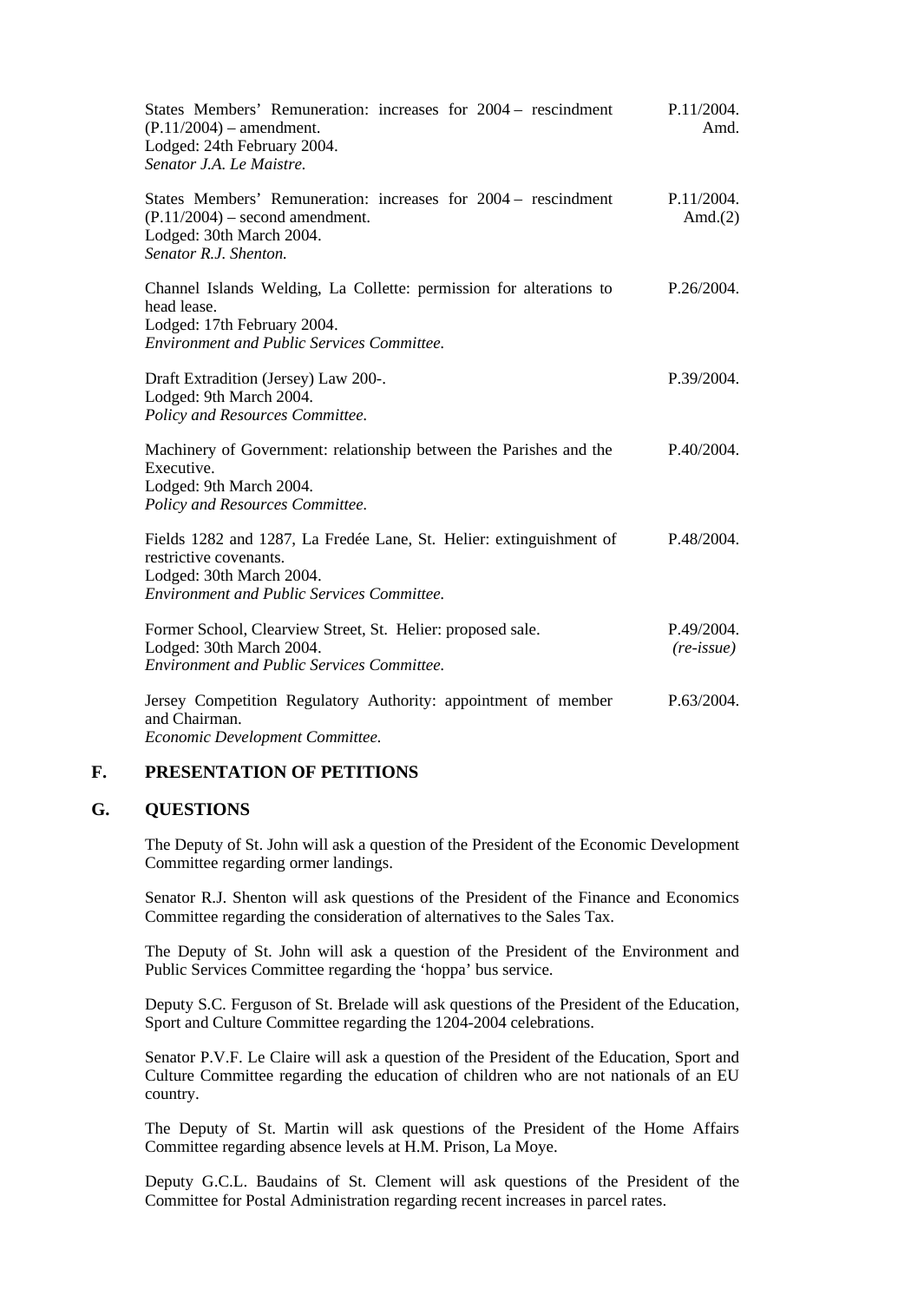The Deputy of St. John will ask a question of the President of the Environment and Public Services Committee regarding the collection of leachate at Beauport.

The Deputy of St. John will ask questions of the President of the Economic Development Committee regarding the disposal of potato waste, and regarding the protection of smaller farm units.

### **H. MATTERS OF PRIVILEGE**

# **I. PERSONAL STATEMENTS**

## **J. COMMITTEE STATEMENTS**

The President of the Employment and Social Security Committee will make a statement regarding the appointment of members of the Jersey Advisory and Conciliation Service Board.

## **K. PUBLIC BUSINESS**

| Draft Animal Welfare (Jersey) Law 200-.<br>Lodged: 19th August 2003.<br>Economic Development Committee.<br>(The preamble was adopted on 30th March 2004.)          | P.126/2003.                   |
|--------------------------------------------------------------------------------------------------------------------------------------------------------------------|-------------------------------|
| Draft Animal Welfare (Jersey) Law 200- (P.126/2003): comments.<br>Presented: 10th February 2004.<br>Finance and Economics Committee.                               | P.126/2003.<br>Com.           |
| Draft Animal Welfare (Jersey) Law 200- (P.126/2003): amendments.<br>Lodged: 3rd February 2004.<br>Deputy of St. Martin.                                            | P.126/2003.<br>Amd.           |
| Draft Animal Welfare (Jersey) Law 200- (P.126/2003): amendments<br>(P.126/2003 Amd.) - comments.<br>Presented: 2nd March 2004.<br>Finance and Economics Committee. | P.126/2003.<br>Amd.Com.       |
| Draft Animal Welfare (Jersey) Law 200- (P.126/2003): amendments<br>(P.126/2003 Amd.) - comments.<br>Presented: 9th March 2004.<br>Economic Development Committee.  | P.126/2003.<br>Amd.Com. $(2)$ |
| Draft Shipping (Tonnage) (Jersey) Regulations 200-.<br>Lodged: 17th February 2004.<br>Harbours and Airport Committee.                                              | P.25/2004.                    |
| Jersey Financial Services Commission: appointment of<br>Commissioners.<br>Lodged: 9th March 2004.<br>Economic Development Committee.<br>(in camera)                | P.38/2004.                    |
| Public right of access to information, financial and other records of the<br>States of Jersey.<br>Lodged: 1st April 2003.<br>Deputy A. Breckon of St. Saviour.     | P.34/2003.                    |
| Public right of access to information, financial and other records of the<br>States of Jersey (P.34/2003): comments.<br>Presented: 3rd June 2003.                  | P.34/2003.<br>Com.            |

*Employment and Social Security Committee.*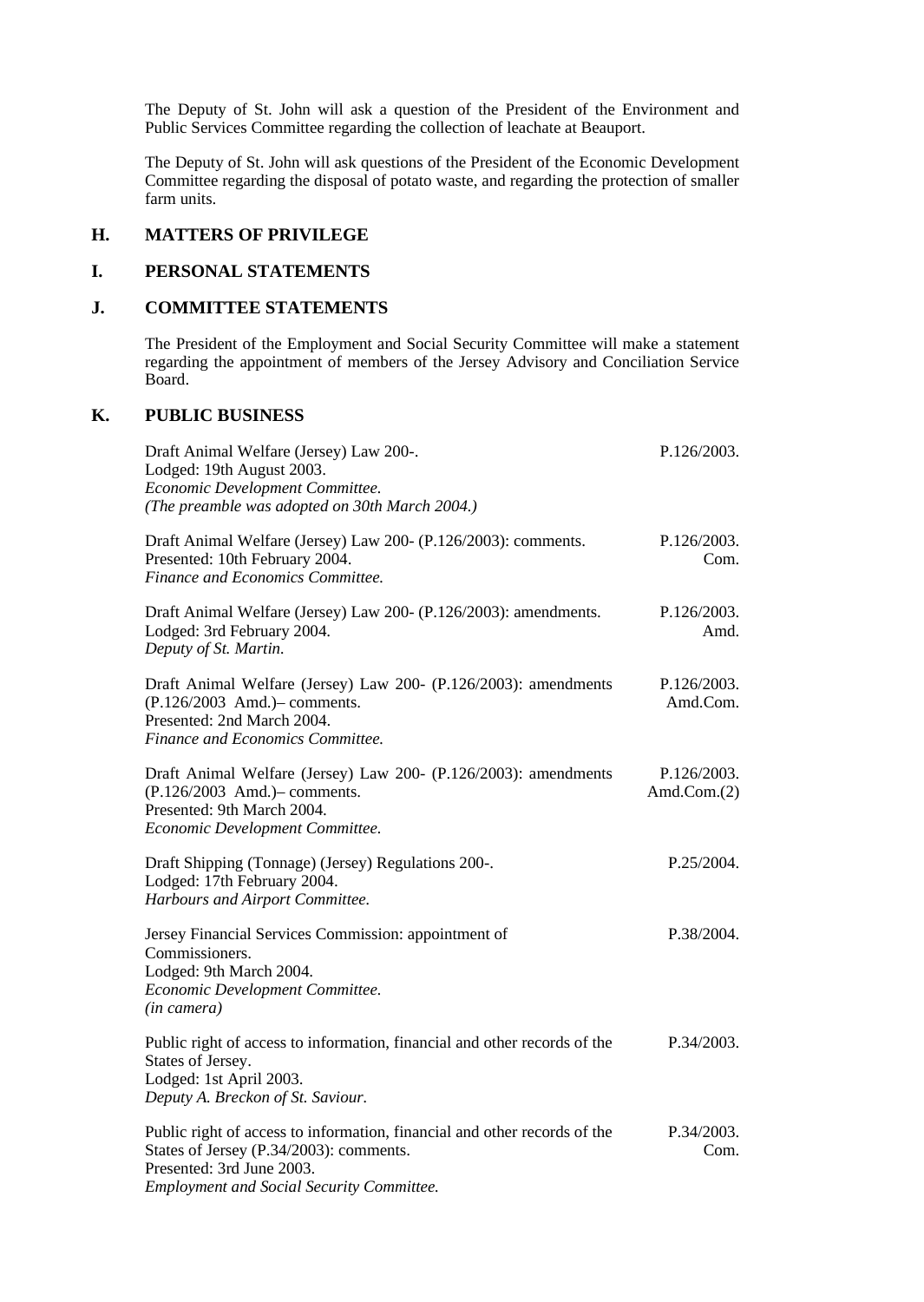| Public right of access to information, financial and other records of the<br>States of Jersey (P.34/2003): comments.<br>Presented: 19th August 2003.<br>Privileges and Procedures Committee. | P.34/2003.<br>Com.(2) |
|----------------------------------------------------------------------------------------------------------------------------------------------------------------------------------------------|-----------------------|
| Public right of access to information, financial and other records of the<br>States of Jersey (P.34/2003): comments.<br>Presented: 14th October 2003.<br>Policy and Resources Committee.     | P.34/2003.<br>Com.(3) |
| Public right of access to information, financial and other records of the<br>States of Jersey (P.34/2003): comments.<br>Presented: 10th February 2004.<br>Finance and Economics Committee.   | P.34/2003.<br>Com.(4) |
| Youth Custody for persons aged 12 and over.<br>Lodged: 20th January 2004.<br>Deputy of St. Martin.                                                                                           | P.2/2004.             |
| Youth Custody for persons aged 12 and over (P.2/2004): comments.<br>Presented: 2nd March 2004.<br>Home Affairs Committee.                                                                    | P.2/2004. Com.        |
| Youth Custody for persons aged 12 and over (P.2/2004): comments.<br>Presented: 23rd March 2004.<br>Finance and Economics Committee.                                                          | P.2/2004.<br>Com.(2)  |
| Draft Shipping (Local Small Ships Registration) (Jersey) Regulations<br>$200-.$<br>Lodged: 16th March 2004.<br>Harbours and Airport Committee.                                               | P.42/2004.            |
| Draft Shipping (Registration) (Jersey) Regulations 200-.<br>Lodged: 23rd March 2004.<br>Harbours and Airport Committee.                                                                      | P.46/2004.            |
| Residential and business parking scheme, Stopford Road area,<br>St. Helier: fees.<br>Lodged: 30th March 2004.<br>Deputy G.P. Southern of St. Helier.                                         | P.47/2004.            |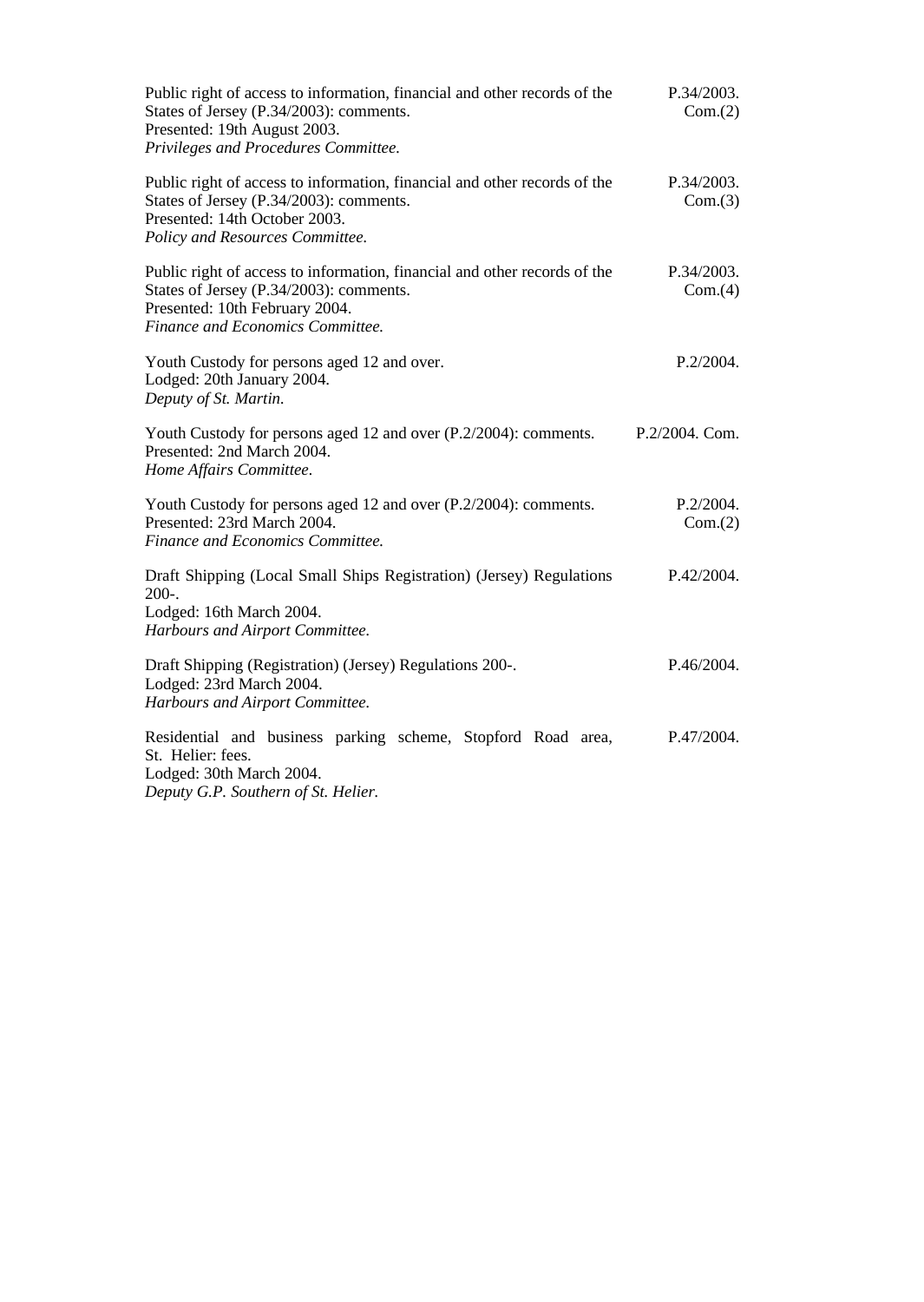# **Subject to E –**

 Draft Milk (Sale to Special Classes) (Jersey) Regulations 200-. Lodged: 30th March 2004.  *Employment and Social Security Committee.* P.50/2004.

## **M.N. DE LA HAYE Greffier of the States**

15th April 2004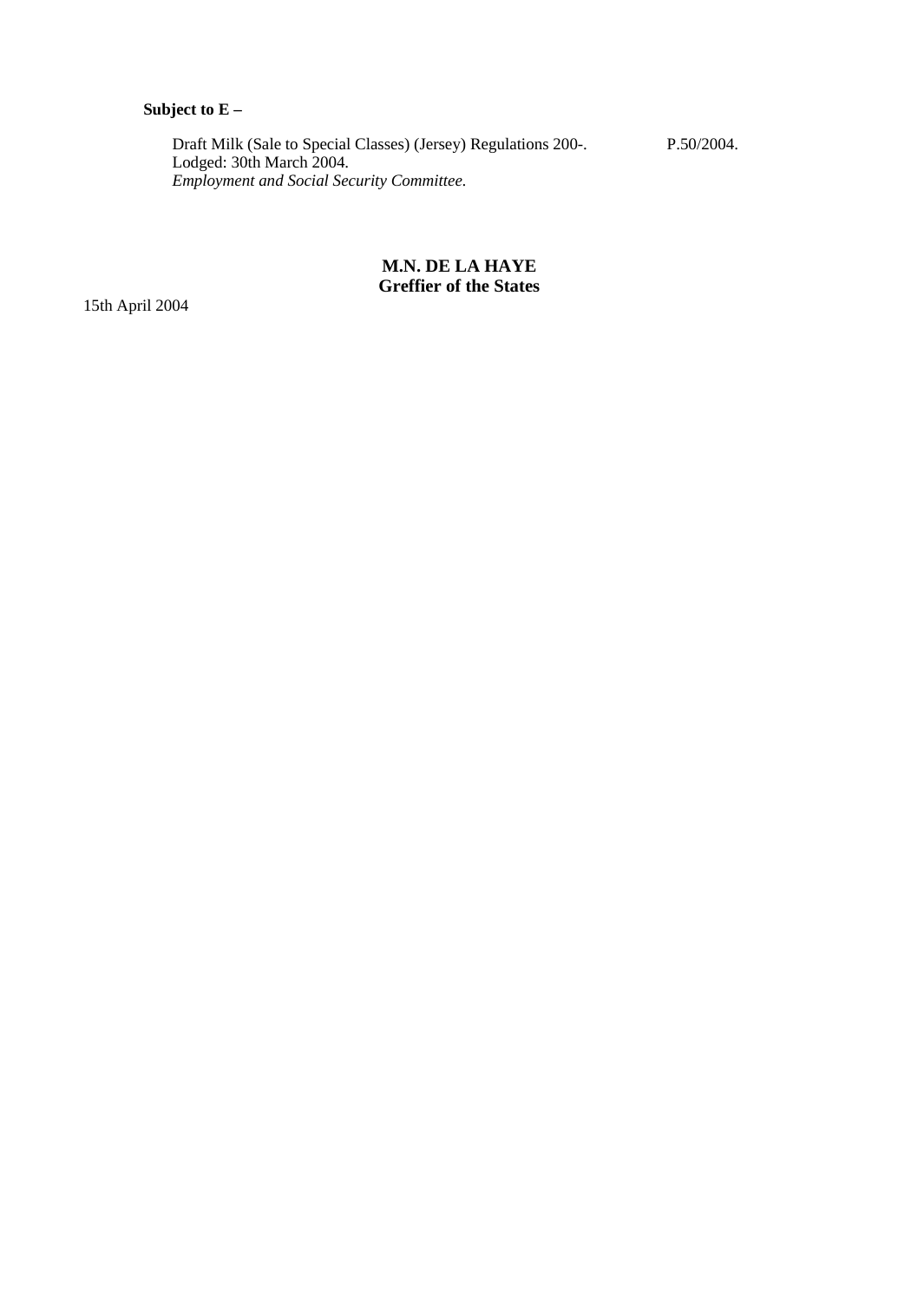## **Explanatory Note regarding subordinate legislation tabled at this meeting.**

## **R & O 24/2004**

This Order sets out the qualifications a person requires to be employed or engaged on a fishing vessel. The Order was made on 14th April 2004 and comes into force on the same day as the Shipping (Jersey) Law 2002.

### **R & O 25/2004.**

This Order applies the U.K. Merchant Shipping (Distress Signals and Prevention of Collisions) Regulations 1996 to Jersey to give effect to the International Regulations for Preventing Collisions at Sea 1972, as amended.

Jersey vessels wherever they may be, and other vessels in Jersey waters are required to comply with the International Regulations as so amended; and the signals of distress set out in Annex IV to the International Regulations are prescribed for use by vessels as such signals.

The Order was made on 14th April 2004 and comes into force on the same day as the Shipping (Jersey) Law 2002.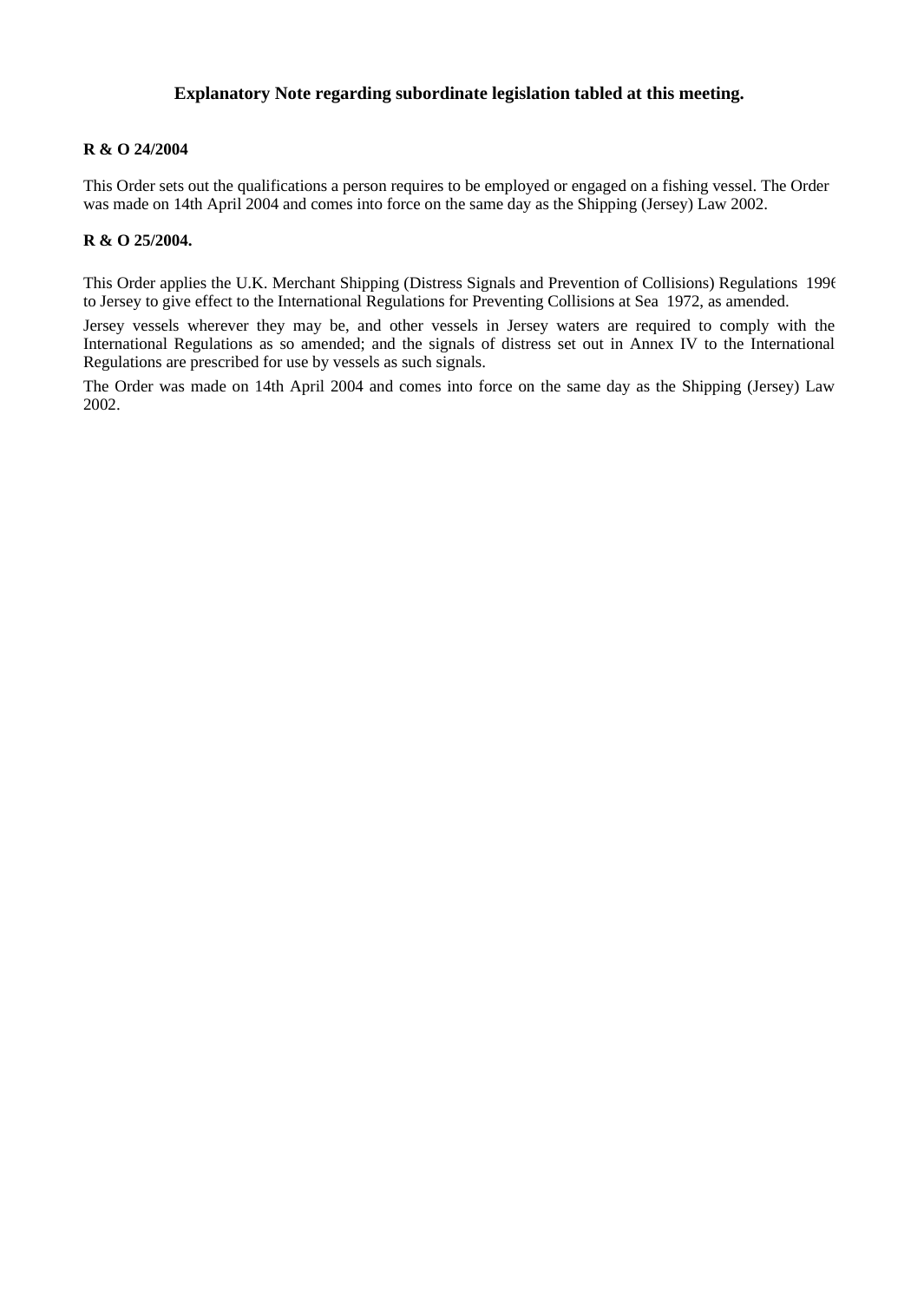## **NOTIFICATION OF STANDING ORDER DECISIONS - FINANCE AND ECONOMICS COMMITTEE (delegated functions)**

### 1st April 2004

- (a) as recommended by the Environment and Public Services Committee, the sale to Mr. Edward James Andrew Clucas and Mrs. Angela Kent Clucas, née White, of an area of land adjoining the property known as Sandpiper, Pontac, St. Clement on which an encroachment onto public land had been established, for a consideration of £10,000, on the basis that Mr. and Mrs. Clucas would be responsible for both parties' legal costs arising from the transaction;
- (b) as recommended by the Environment and Public Services Committee, the lease to Mrs. Gladys Faith Dunell, née Bayliss, and Messrs. Desmond Albert Pinel and Winston Clifford Pinel, of an area of land (measuring 465 square feet- as indicated on Drawing No. 15/335/4) adjacent to the Beaumont Pumping Station,  $L_i$ Route de la Haule, St. Peter, required for general access and loading/unloading purposes, for a period of nine years from 1st January 2004, with an option to renew for a further nine years, at an initial annual rent of £1,000 subject to rent review every three years in line with the Jersey Retail Price Index, on the basis that each party would be responsible for its own legal costs arising from the transaction;
- (c) as recommended by the Environment and Public Services Committee
	- (i) the purchase from the Crown of a strip of land forming the track to the south of the property known as the Cheval Roc Hotel, Bonne Nuit, St. John for the sum of £10; and
	- (ii) the entering into a Deed of Arrangement with the Parish of St. John and also the owners of the adjacent properties known as "Le Caigibi", "The Maples", "La Colline", "Condora" and "White Heather" in order to ratify those matters set out in a report, dated 10th March 2004, prepared by the Director of Property Services;

 on the basis that each party would be responsible for its own legal costs and professional fees arising from the transaction; and,

(d) as recommended by the Education, Sport and Culture Committee, the entering into of a Deed of Arrangement with APC Limited in order to clarify and confirm the boundaries of the Beach Gardens development towards the adjoining public land, in particular St. Clement Infants School, Le Rocquier Secondary School, and Fields Nos. 131 and 131a, La Rue du Pontlietaut to the south, on the basis that each party would be responsible for its own legal costs and for an equal share of those remaining costs payable in connexion with the preparation of the survey documentation totalling £660.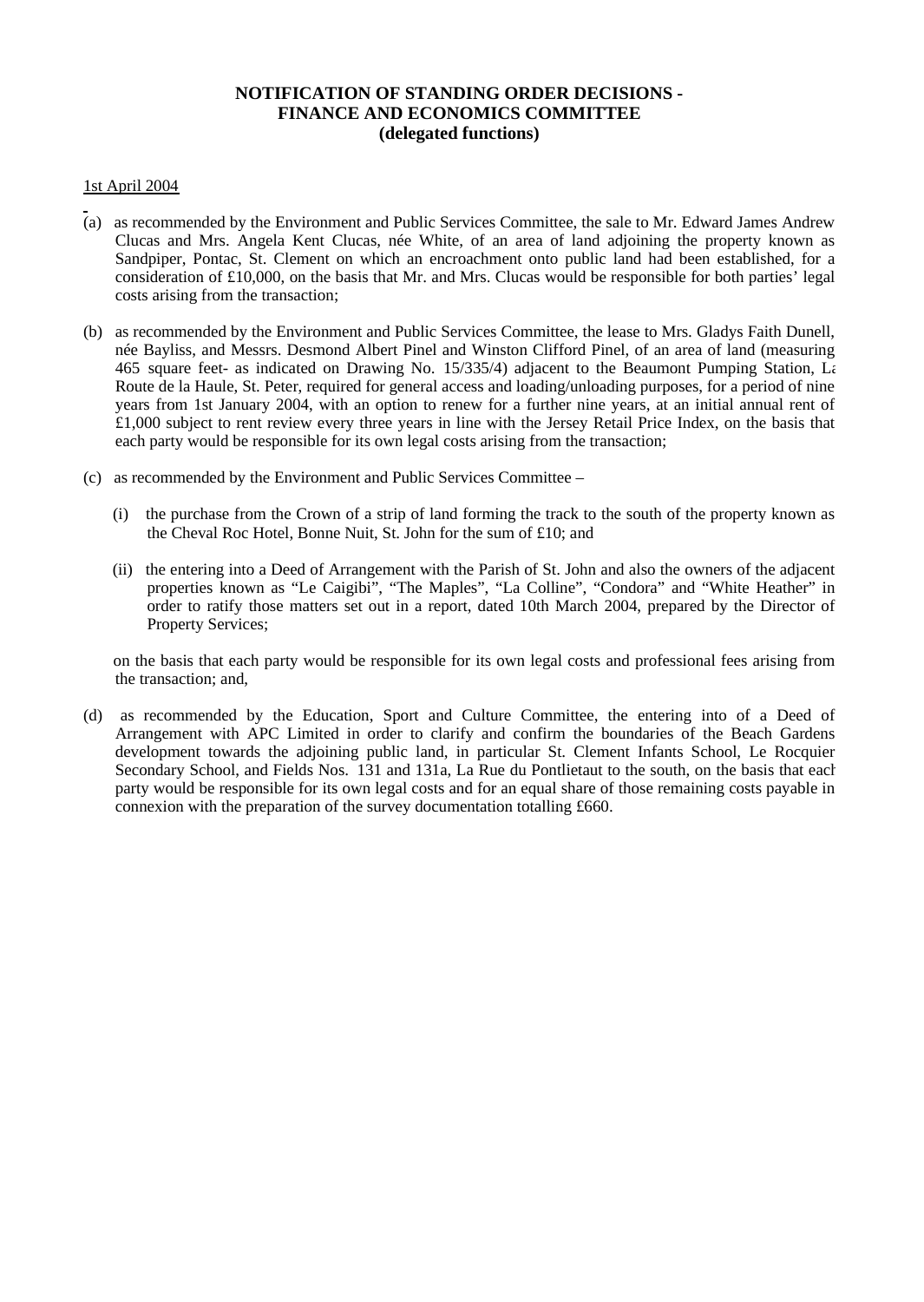## **NOTIFICATION OF ACCEPTANCE OF TENDER UNDER RULE 5 OF THE PUBLIC FINANCES (GENERAL) (JERSEY) RULES 1967, AS AMENDED - FINANCE AND ECONOMICS COMMITTEE**

## 1st April 2004

The Housing Committee has accepted the lowest tender received for the development of 96 residential units and associated facilities on the site of the former Le Coie Hotel, St. Saviour namely that submitted by A.C. Mauger and Son (Sunwin) Limited in the sum of £12,798,318 for a contract period of 100 weeks.

The other tenders received were as follows -

| <b>Tenderer:</b>                   | <b>Tender sum:</b> | <b>Programme time:</b> |
|------------------------------------|--------------------|------------------------|
| Camerons Limited                   | £13,961,986        | 104 weeks              |
| Camerons Limited (Alternative 'B') | £13,663,055        | 104 weeks              |
| Premier Shopfitting                | £15,544,746        | $104$ weeks.           |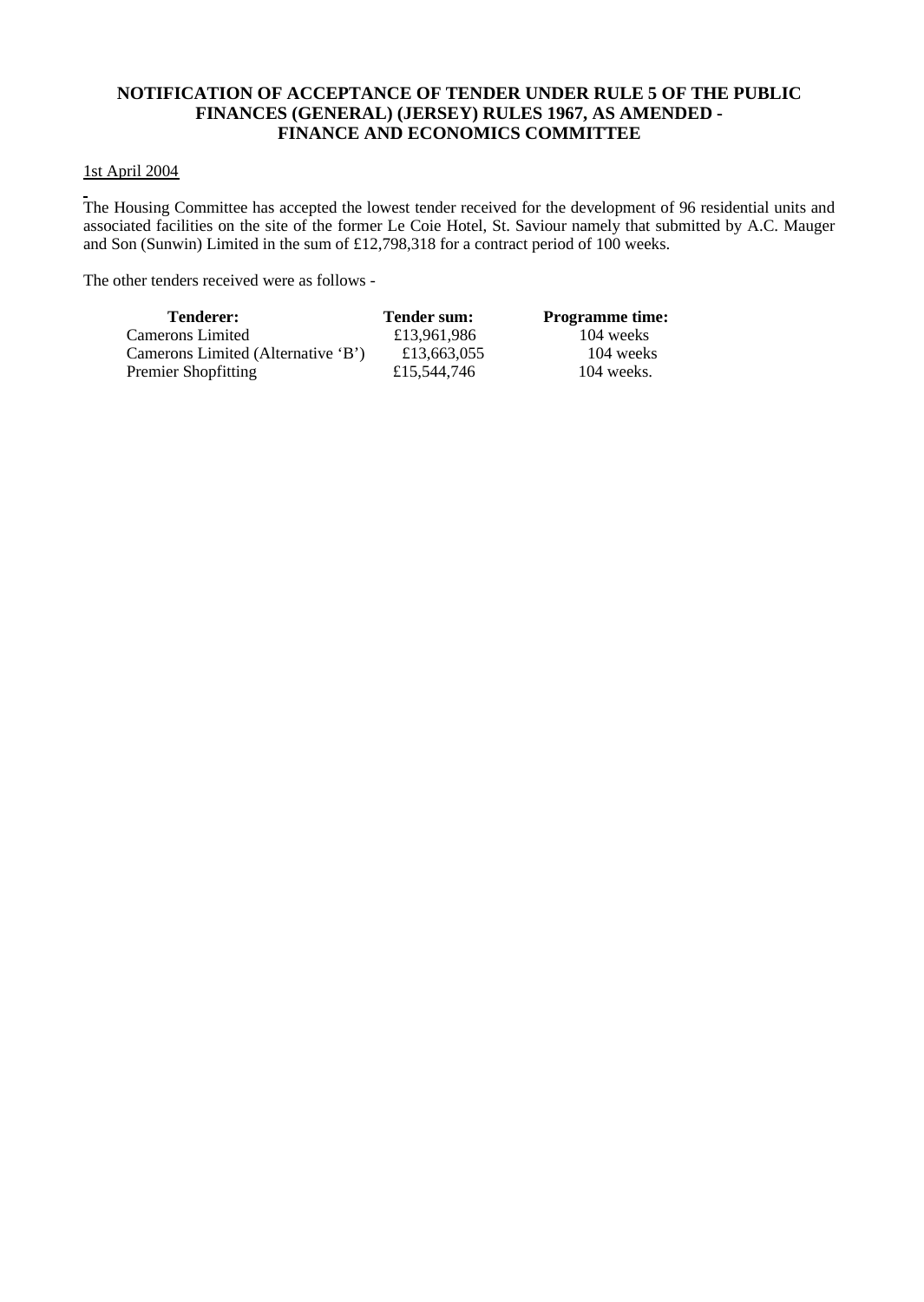## **QUESTION PAPER**

### (See Item G)

The Deputy of St. John will ask the following question of the President of the Economic Development Committee -

"Would the President advise members –

- (a) whether the Committee proposes to restrict the number of ormers landed, and, if so, would he explain the reasons for this and provide evidence to support the proposals together with the levels of ormer landings that will apply? and,
- (b) if records of ormer landings currently exist, and, if so, how these records have been compiled and the size of these landings over the last three years?"

Senator R.J. Shenton will ask the following questions of the President of the Finance and Economics Committee

- "1. Would the President inform the Assembly whether the Committee considered the following alternatives to Sales Tax and, if so, state why they were rejected?
	- (a) Wealth/Net worth tax as, for example, in France and part of the United States of America;
	- (b) Capital Gains Tax as in most countries;
	- (c) Inheritance/Estate Tax as, for example, in the United Kingdom and the United States of America;
	- (d) Payroll Tax;

–

- (e) Gift Tax as, for example, in the United Kingdom and United States of America;
- (f) Permanent Establishment Tax as, for example, in the United Kingdom;
- (g) Second property tax;
- (h) Development Tax as, for example, in Canada;
- (i) Increased registration charges for previously exempt companies;
- (j) Registration charges for foreign incorporated but locally administered companies;
- (k) Trust registration charges;
- (l) Work permit registration;
- (m) Graduated rates of tax.
- 2. Would the President explain why the Committee considers that the preservation of the 20% rate of income tax is so important if it now only applies to local residents, with wealthy persons able to negotiate alternative rates?
- 3. Would the President inform members whether the Committee has considered retaining personal tax allowances at their present rate and introducing a higher rate of 35% for those with a net income over £80,000 as a fairer alternative to the Committee's proposals and, if not, why not?
- 4. Would the President confirm that the current proposals of his Committee concerning taxation changes relate particularly to persons who are employed and do not affect those wealthy people who have planned their affairs to turn income into capital?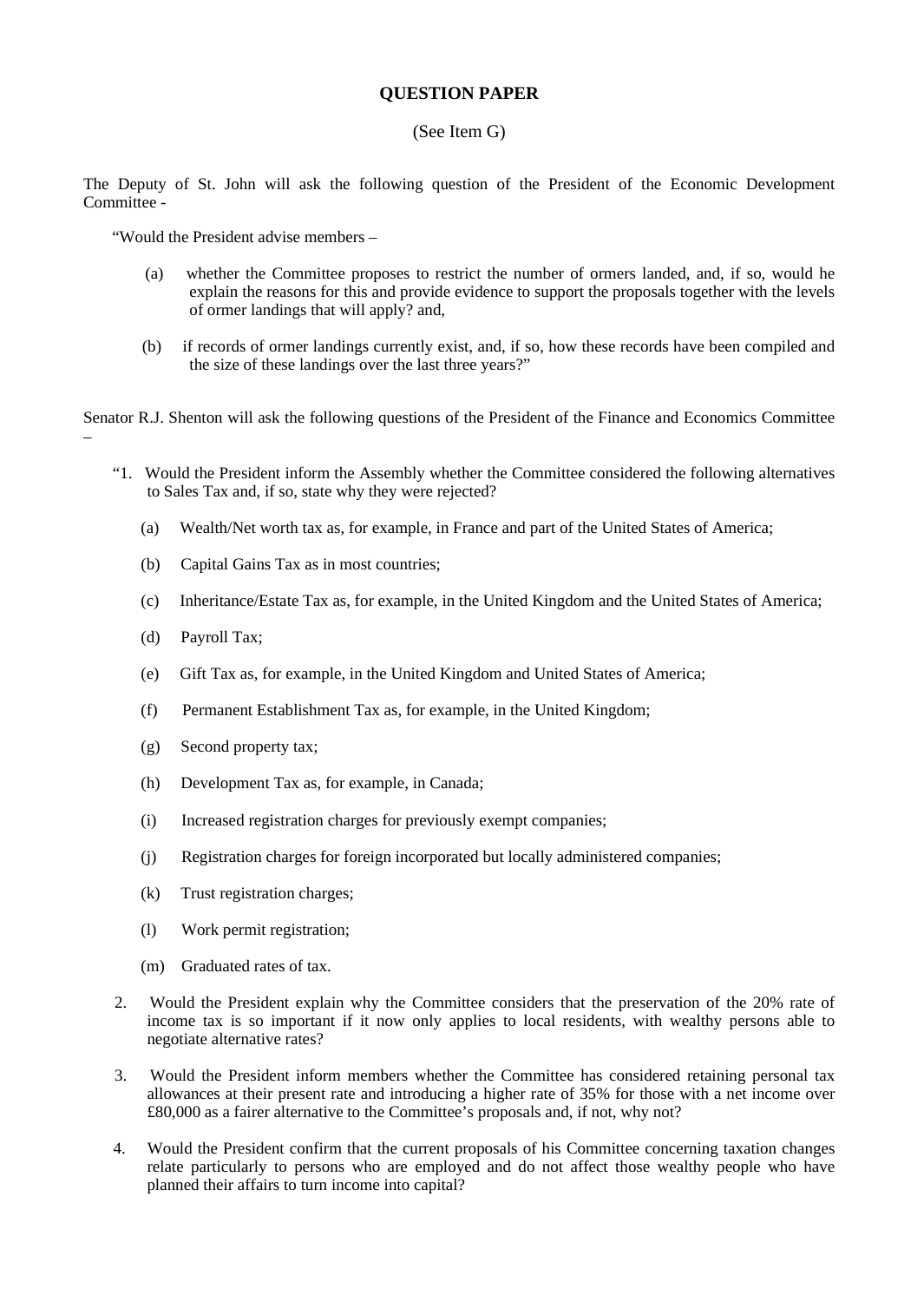- 5. Has the Committee considered how much tax would be raised by the introduction of higher rates of tax together with a wealth/gift/inheritance/capital gains tax, together with a proposal to plug the gap for foreign owned trades, possibly with a permanent establishment tax or a payroll tax with credit, and if so, could he confirm whether these measures would be sufficient to reduce the projected deficit without doing undue harm to the majority of the population or significantly increasing the administrative burden?
- 6. Would the Committee agree to stop the draconian cuts in essential services which have been proposed as part of the Fundamental Spending Review process and that are causing hurt and anxiety amongst the most vulnerable in our community?"

The Deputy of St. John will ask the following question of the President of the Environment and Public Services Committee –

 "Would the President inform members whether any financial settlement was awarded to Pioneer Coaches some years ago when an agreement to provide a 'hoppa' bus service for St. Helier was withdrawn at late notice, and, if so, the size of the settlement and from where the funds were made available?"

Deputy S.G. Ferguson of St. Brelade will ask the following questions of the President of the Education, Sport and Culture Committee –

- "1. Would the President advise members
	- (a) whether the Committee, which is responsible for the 1204-2004 Sub-Committee, considers that the primary aim of the event is tourism or a genuine celebration of the Island's independence?
	- (b) of the total cost of the 1204-2004 celebrations, including any expense incurred by the Jersey Heritage Trust and Jersey Arts Trust and any financial guarantees offered through Jersey Tourism, together with a breakdown of how the funds will be spent?
	- (c) of the source of this funding, and, in particular, would he provide information relating to
		- (i) any contribution made from the budgets of Jersey Tourism, the Tourism Development Fund and the Trusts? and,
		- (ii) the provision of the sum of  $£150,000$  relating to the holographic portrait of the Queen?
	- (d) whether the book commissioned by the Jersey Heritage Trust at a cost of £80,000, and the on-line booking system, could not have been sourced locally?
	- (e) what controls are in place for spending relating to the 1204-2004 celebrations?
	- (f) how many States' employees, Trust employees and other contract workers are involved in working on the 1204-2004 event?
	- (g) of the cost, if any, of outsourcing undertaken? and,
	- (h) how the contribution level by local traders of 25% of their margin on 1204-2004 merchandise, which equates to 50% of their mark-up, was arrived at?
- 2. Has the Committee undertaken an overall cost benefit analysis of the event and received an estimate of how many additional visitors will be attracted to the Island?"

Senator P.V.F. Le Claire will ask the following question of the President of the Education, Sport and Culture Committee –

"Would the President advise members –

(a) how many children currently being educated in Jersey are subject to paying fees because they are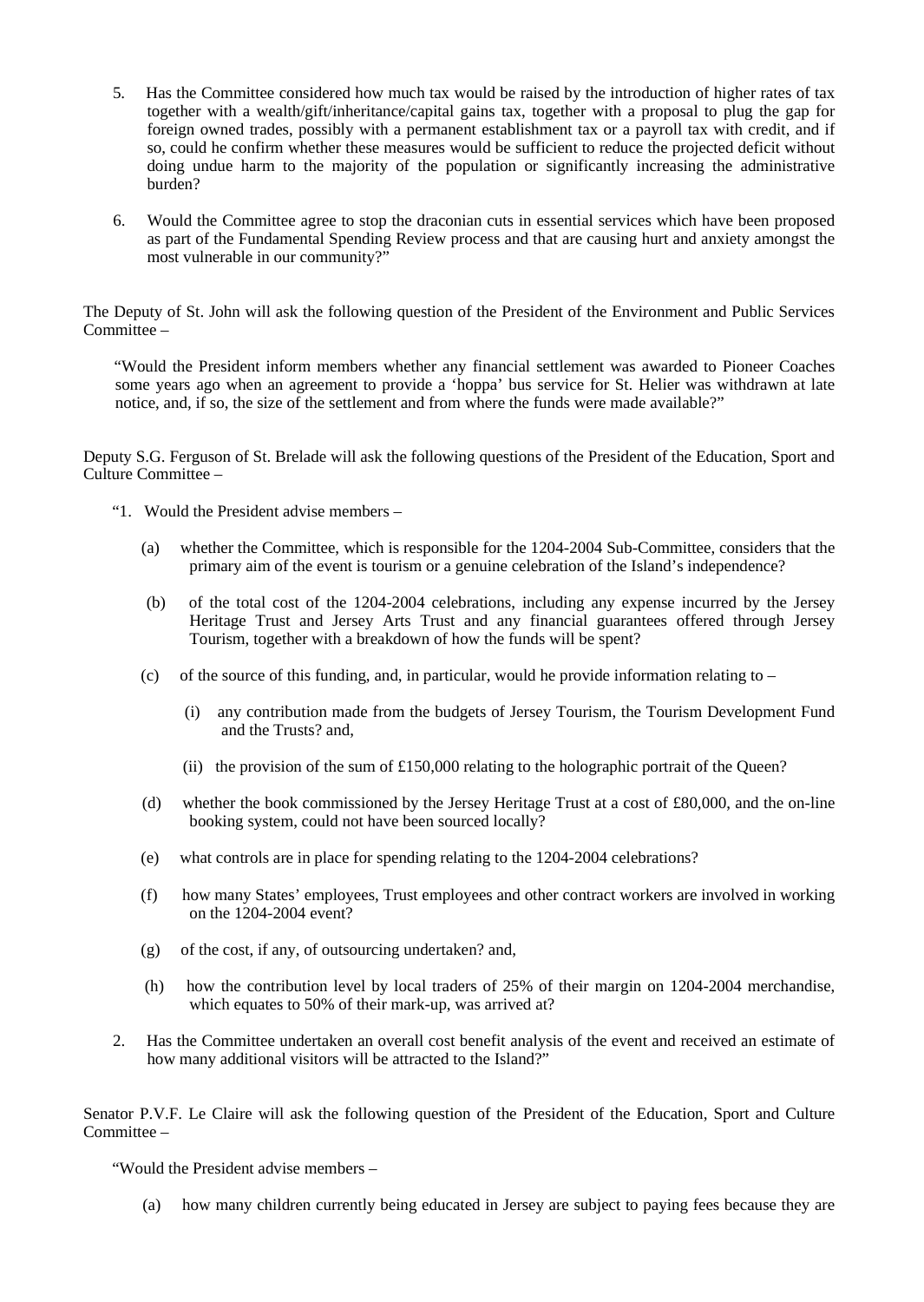- not nationals of an E.U. country and how many of them will no longer continue to be subject to such payment as a result of the recent expansion of the E.U.? and,
	- (b) how much annually does this equate to per child?"

The Deputy of St. Martin will ask the following questions of the President of the Home Affairs Committee –

 "1. In RC.49/2003, entitled 'Absence Levels in the Public Sector', presented to the States by the Policy and Resources Committee on 2nd December 2003 it is stated that the level of absenteeism for the 12 month period ending on 30th June 2003 was 4.62 per cent for the Fire Service, 4.77 per cent for the Police Service and 11 per cent for the Prison Service.

 Would the President explain why the Prison Service's level of absenteeism was so much higher than the other two Services and state what steps, if any, have been taken address the issue?

- 2. Would the President inform members
	- (a) of the total cost of overtime paid to Officers in the Prison Service for each of the years 2001, 2002 and 2003?
	- (b) of the highest amount paid to any individual officer in each of those three years?
	- (c) of the average payment paid per officer, for officers entitled to overtime, for each of those years?
- 3, Would the President state what percentage of the annual overtime was paid to
	- (a) compensate for officers on sick leave?
	- (b) compensate for establishment shortages?
- 4. Would the President inform members whether any personnel from the Prison Service attended a Control and Constraint Conference in the U.K. in January this year and, if so, would she inform members whether any of those officers attending were on long-term sick leave at the time?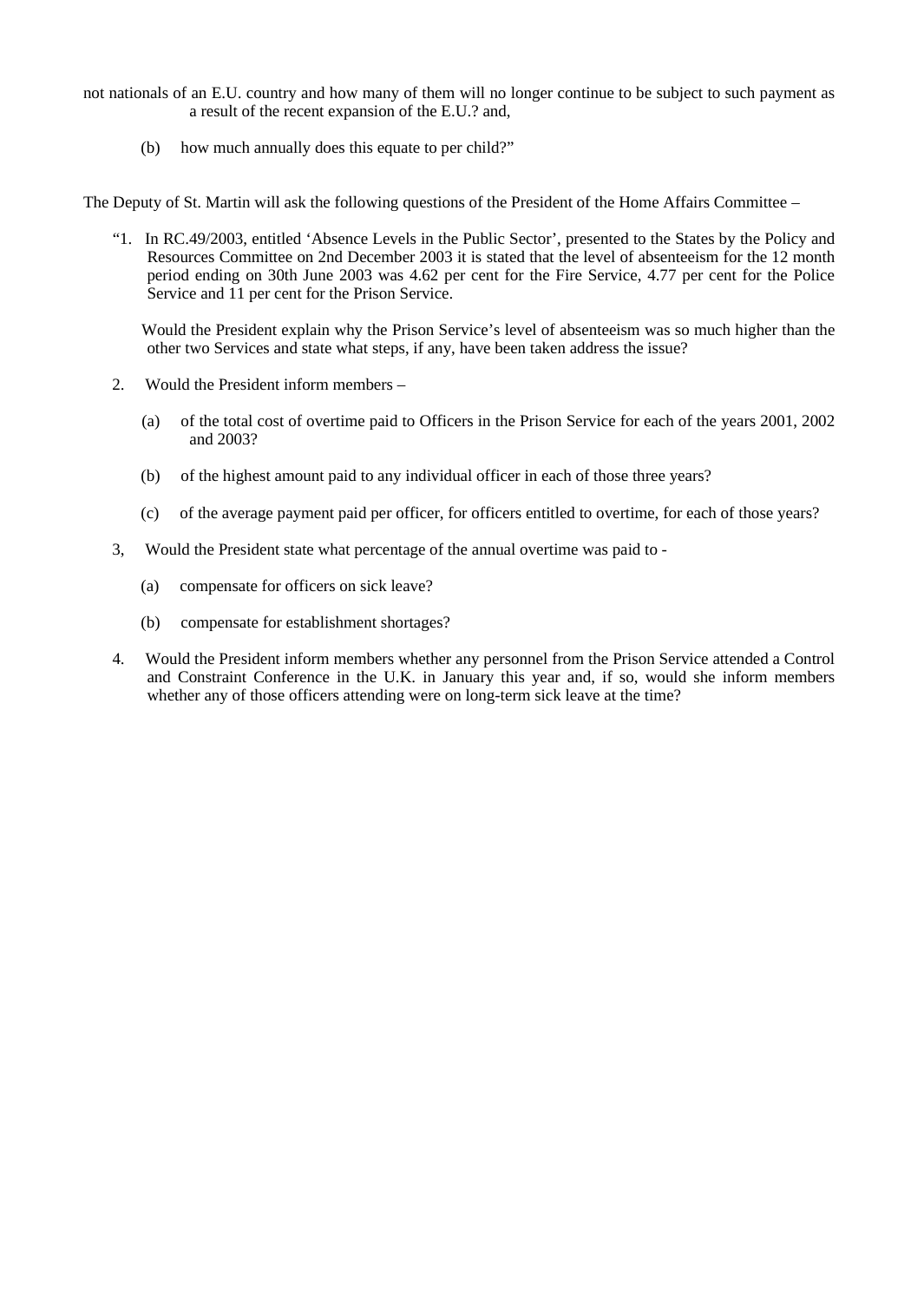If so, would the President –

- (a) inform members of the cost of that officer's attendance?
- (b) state whether the officer concerned has now returned to full duty?
- (c) state what benefit the officer, the Prison Service and the taxpayer gained from the officer's attendance?
- 5. Would the President advise whether there is a formal policy in place concerning attendance of Prison Service personnel at conferences, courses and similar events? If so, would the President inform Members whether there are any criteria for Officers attending such events while on sick leave?
- 6. Would the President inform the Assembly what measures are in place to ensure that the health of prison officers on long-term sick leave is monitored by the Prison Service to assess whether the officers are fit enough to return to work for light duties or part time work?"

Deputy G.C.L. Baudains of St. Clement will ask the following questions of the President of the Committee for Postal Administration –

- "1. Postal rates generally were increased on 6th April 2004, with the largest increases affecting parcels. Would the President outline what considerations the Committee gave to the effect these increases would have on local business and account for the fact that local letter rates are more expensive than UK internal rates?
- 2. Would the President explain the rationale behind the increases in parcel rates and in particular explain why -
	- (a) 50gm registered post to the UK is now £6 but only £4.70 to Australia and £3.75 from the UK to Jersey?
	- (b) there is no compensation available with recorded delivery to the UK?
	- (c) costs for compensation Special Delivery have risen in many cases by over 100 per cent, for example 500gm with £2,500 compensation to U.K. which has risen from £5.30 to £12.00?
	- (d) a 3kg parcel to the U.K. has risen from  $\text{\pounds}4.25$  to  $\text{\pounds}11.20$  (164 per cent increase) and a 1kg parcel to Ireland has risen from £4.40 to £17.50 (398 per cent increase)?"

The Deputy of St. John will ask the following question of the President of the Environment and Public Services Committee –

"Would the President inform members –

- (a) whether leachate is still being collected from Beauport and, if so, how much longer it is anticipated that this will have to continue?
- (b) of the total volume of leachate collected, and the cost of collection and disposal, in 2003?
- (c) of the total volume collected since the leachate problem was identified in the 1990's?
- (d) of the total cost, since the problem was first identified, of collection, treatment, disposal and storage of the leachate, plus the cost of any remedial works to date?"

The Deputy of St. John will ask the following questions of the President of the Economic Development Committee –

 "1. Would the President explain to members whether the Committee has formulated a policy on the disposal of excess potato waste arising during this year's season, as in 2003 some was disposed of at Crabbé and some was dumped on fields. If so, could he provide details for members?